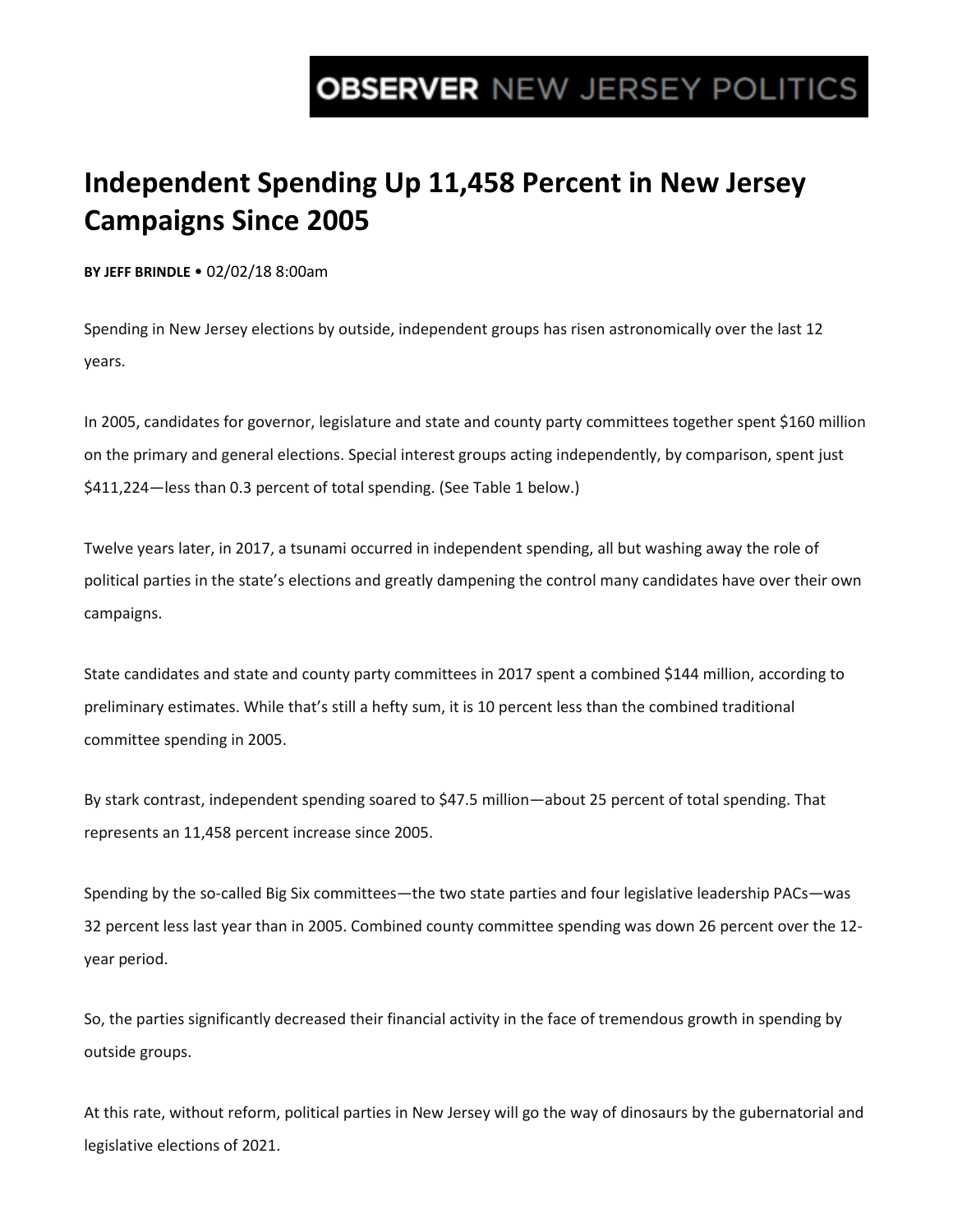The candidates themselves faired a bit better—but not much. Even in their cases, the tide is turning, flowing in the direction of independent groups.

The handwriting is on the wall. If N.J. Election Law Enforcement Commission (ELEC)-recommended changes are not made to the campaign finance system that strengthen political parties and offset the growing clout of independent groups, the electoral system in New Jersey will be unrecognizable in a very short number of years.

Two main federal events help explain the rapid rise and growing influence by independent groups in New Jersey.

The 2002 Bipartisan Campaign Reform Act (BCRA), otherwise know as McCain-Feingold, and the U.S. Supreme Court's 2010 decision in *Citizens United v. FEC* were major catalysts for this growth.

BCRA redirected the flow of money away from national political parties by banning unlimited "soft money" donations from various special interest groups. Those contributors simply started spending their money independently. At the same time, the law restricted the amount of money used by state parties for federal purposes.

Between 2002 and 2010, the eight-year period prior to the ruling in *Citizens United*, there was more than a 1,000 percent growth in independent group spending at the national level, a trend that would soon filter down to the states.

*Citizens United* only made the situation worse, more than facilitating the increase in outside group activity that had begun in earnest with the enactment of McCain-Feingold.

Adding to the problem was New Jersey's adoption of a series of executive orders and laws intended to stop payto-play politics that began a little over a decade ago. These actions drastically reduced the amount that public contractors could give to state and county parties, legislative leadership committees and gubernatorial candidates.

Almost immediately after pay-to-play laws first took effect, efforts began to legally circumvent the limits with traditional special interest political action committees (PACs) forming for the purpose of receiving contributions from existing and potential public contractors. Contributions to these groups, at least, are subject to state contribution limits.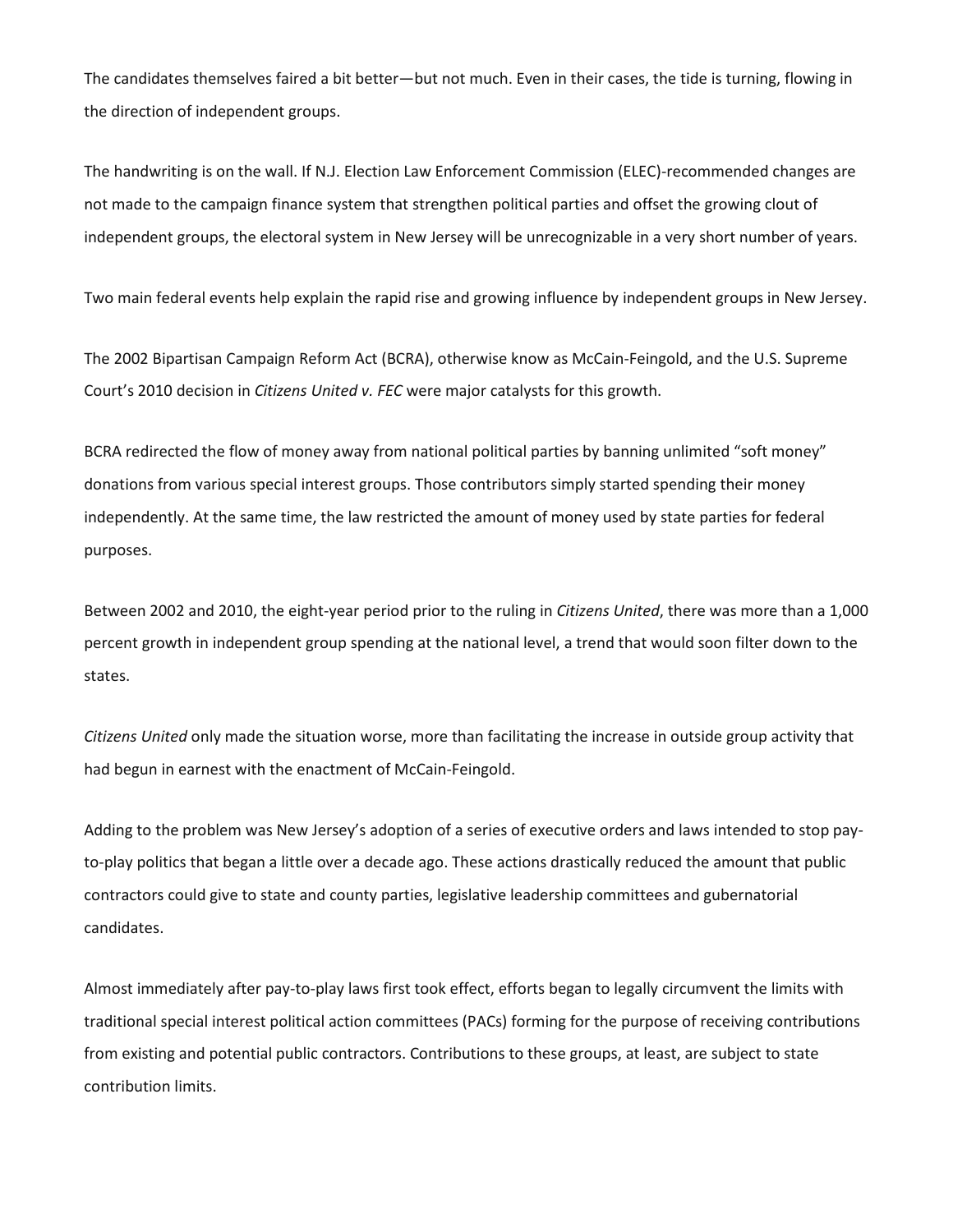With the advent of federal Super PACs and 501c4 non-profit groups and increased reliance on 527 political organizations, all of which have no contribution limits, even more contributions flowed from public contractors to independent groups.

While all this was happening, proposals were put forth by the ELEC to stem the tide of the growing influence by independent groups and to restore a rational electoral system to the Garden State.

By not enacting meaningful reforms, the influence over elections by outside, often anonymous, groups has only increased to the detriment of the public interest.

Hopefully the new legislature will seriously consider proposals that will restore balance to the electoral landscape in New Jersey, with accountable political parties offsetting the influence of outside groups and candidates maintaining control over their own campaigns.

The proposals are as follows:

#### **Pay-to-Play:**

- 1. One state law;
- 2. An end to the Fair and Open loophole;
- 3. All contracts over \$17,500 disclosed;
- 4. Increase contractor donation limit from \$300 to \$1,000;
- 5. Include special interest PACs under the law;
- 6. Exclude political parties from the law;
- 7. Require contractor donations to independent groups to be disclosed.

### **Political Parties**

- 1. Exclude parties from pay-to-play limits;
- 2. Increase all contribution limits;
- 3. Allow state parties to participate in gubernatorial campaigns;
- 4. Allow county parties to give to each other, even during primaries.

#### **Independent Groups**

- 1. Registration;
- 2. Disclosure of contributions and expenditures.